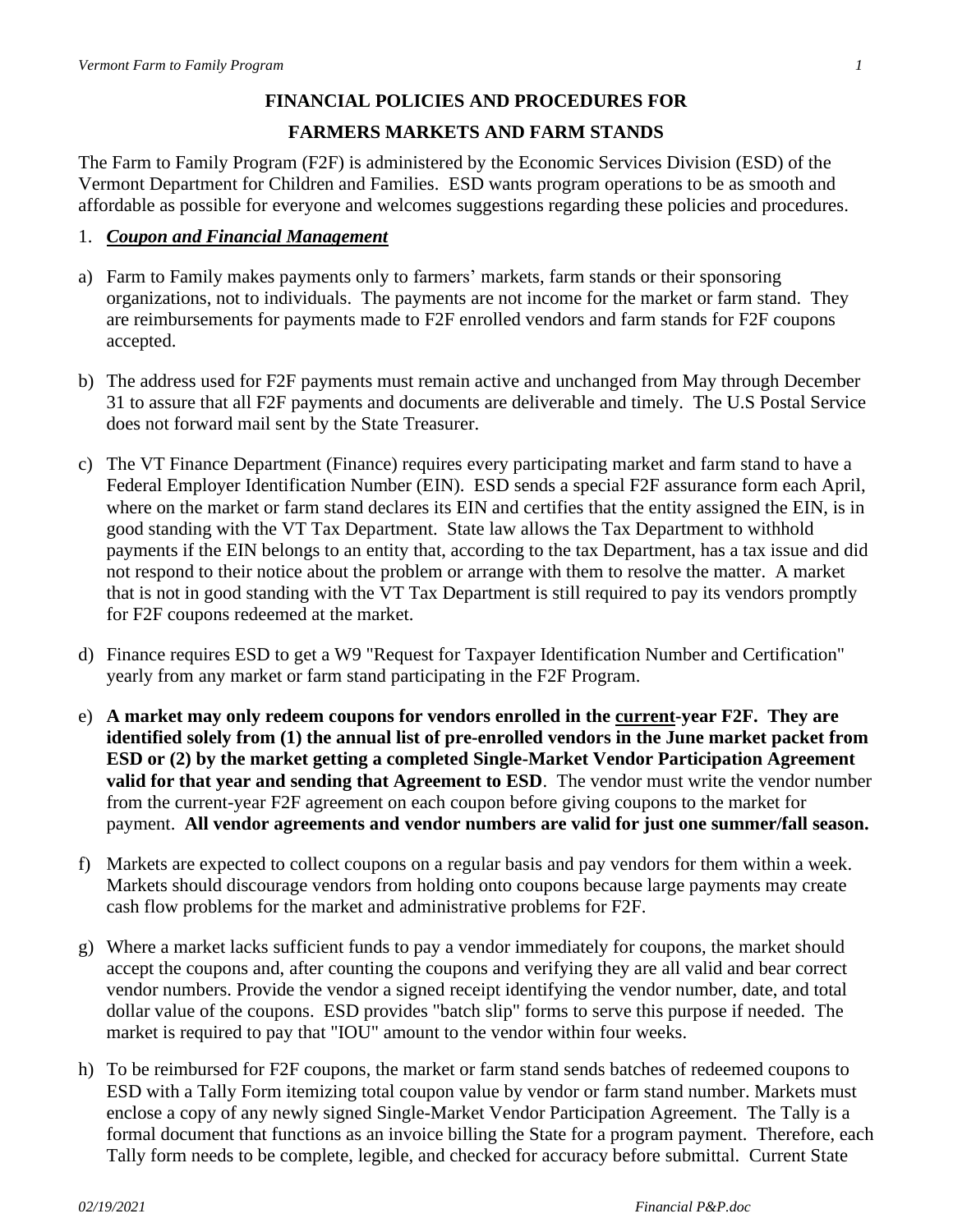policy is to issue authorized payments no more than 30 days from the invoice date.

i) ESD needs a steady flow of coupons from markets and farm stands to manage the coupon processing workload. The frequency ESD should receive coupon batches depends on the redemption volume:

| If this applies to the market or farm stand: Mail coupon batches at least this often: |           |
|---------------------------------------------------------------------------------------|-----------|
| Annual coupon sales \$0-\$5,999                                                       | Monthly   |
| Annual coupon sales $$6,000 - $10,000+$                                               | Bi-weekly |

Do not send a batch totaling less than \$50 unless it is the only batch for a calendar month. Immediately submit coupons when the value reaches \$500. Larger batches tend to be error-prone, and errors delay payments and increase workload. ESD provides postage paid F2F coupon submission envelopes.

- j) Split a \$1000+ batch of coupons between two envelopes. Treat each envelope as a separate batch and include its own Tally form.
- k) The State should reimburse a market or farm stand for a coupon batch within 30 days after ESD receives it. ESD will process a batch within a week of its receipt and, barring errors or omissions, authorize a payment to the market for the amount entered on the Tally. A copy of the approved Tally form will be mailed to you. Payment may be delayed if there is a tally error (e.g., invalid vendor number, missing vendor agreement, or the value of valid coupons enclosed does not match the amount entered on the tally). Holidays may delay payments by a day or two.
- l) **Invalid coupons are returned to the market or farm stand unpaid.** This applies to coupons that expired in a prior year, are for a non-pre-enrolled vendor for whom the market did not send ESD this year's Single-Market Participation Agreement or bear a farm stand or vendor number not valid for the current year. (ESD has agreements for the current-year pre-enrolled vendors listed in the packet the market gets in June.)
- m) Direct deposit is available to markets who have a bank account. The market must request a direct deposit form from ESD if they would like to use this option.
- n) The market must document all coupon payments in some way. Regardless of method chosen, the market records need to at least identify the vendor number, amount paid and payment date. ESD makes an optional redemption log form available for this purpose. If F2F vendor payments are made in cash, the record must include the vendor's signature to confirm receipt of the payment. These records are subject to inspection by authorized personnel from ESD and the U.S. Dept. of Agriculture.
- o) If the market's F2F coordinator is also a participating vendor, the market must make any coupon redemption payments to that vendor by check rather than in cash.
- p) As stated on the coupon, the last day vendors may submit coupons to the market for payment is five days after the market closes for the season or November 5, whichever is sooner. **The market manager must be sure all participating vendors remember this deadline and be accessible so vendors can redeem their coupons by deadline. Markets and farm stands must send their last batch of coupons to ESD fifteen (15) days after the market or farm stand closing date or by November 10. The State will not reimburse a market or farm stand for any coupons that are delivered or mailed to ESD later than November 10.**